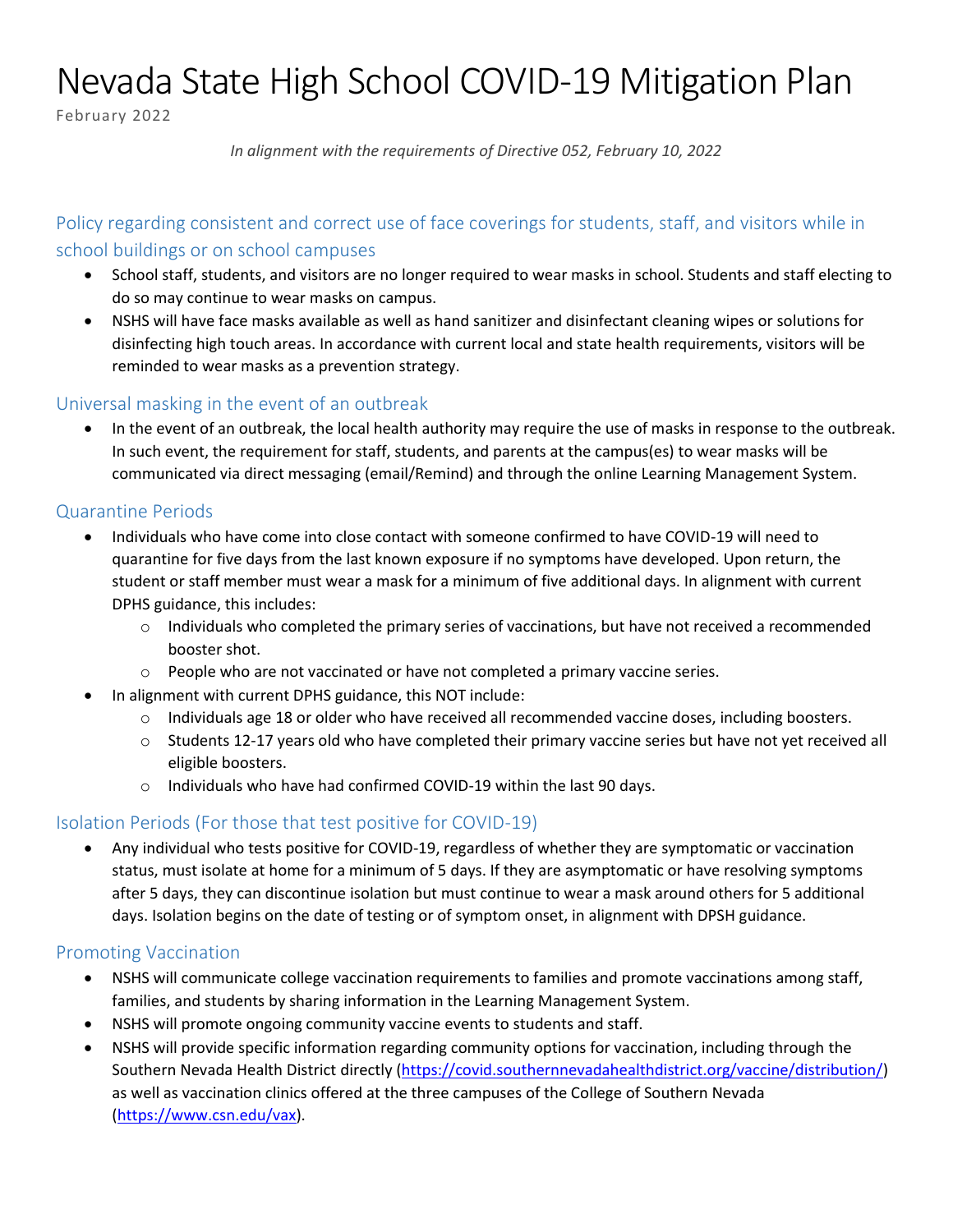## Other Mitigation Measures

- Staff will observe students to ensure social distancing is followed throughout the building, in alignment with current local and state requirements.
- NSHS will continue to utilize an online appointment scheduling system to schedule on campus appointments, limiting the number of people on site in accordance with local and state gathering restrictions. As guidelines change, NSHS will update processes to reflect updates.
- When arriving on campus, staff and students will be directed to follow instructions related to personal preventative measures, in alignment with current local and state health requirements.
- Staff will observe students to ensure social distancing is followed throughout the building, in alignment with current local and state requirements, along with CDC recommendation of maintaining at least three feet of physical distance of students in the classroom.
- Staff and students will continue to be encouraged to follow regular hygiene measures including hand sanitizer in all classroom areas and use of disinfectant cleaning wipes or solutions for disinfecting high touch areas between classes. Students will be encouraged to participate in regular handwashing.
- If staff or students have any signs of illness, they will be instructed to separate themselves from others and return home and encouraged to get tested.
- NSHS will close off areas used by individuals with COVID-19 and wait ideally 24 hours before beginning to clean and disinfect to minimize potential exposure; and will open outside doors to increase air circulation.

## COVID-19 Testing Program

- NSHS does not require regular, mandatory testing of staff and students for COVID-19. All staff have been required to provide proof of vaccination status. Pursuant to Nevada System of Higher Education (NSHE) requirements, students have been required to provide proof of vaccination status or eligible exemption, prior to the rescinding of the mandate.
- Any staff or students who come into contact with someone who is COVID-19 positive must quarantine, following current guidelines of quarantine/isolation and mask usage as noted above.
- Students/staff who may have been within close contact with the individual confirmed positive for COVID-19 will be notified so that quarantine procedures can be followed and they can encouraged to test for COVID-19.
- Individuals with symptoms of COVID-19 will be directed toward community resources for testing. This includes testing through the Southern Nevada Health District directly (https://covid.southernnevadahealthdistrict.org/testing/) as well as through testing at the three campuses of

the College of Southern Nevada:

- o Main Campus: https://registration.southernnevadahealthdistrict.org/covid-testing?location=csnwc
- o Henderson: https://registration.southernnevadahealthdistrict.org/covid-testing?location=csnh
- o North Las Vegas: https://registration.southernnevadahealthdistrict.org/covid-testing?location=csnnlv

#### COVID-19 Outbreaks

- In alignment with CDC guidelines, an outbreak is defined as two or more cases of COVID-19 that are epidemiologically linked (e.g., two individuals who received a diagnosis of COVID-19 found to work/attend in the same school, and only one or neither of them was listed as a contact to the other).
- The outbreak will be communicated to families including, but not limited to methods: announcements in the Learning Management System, Remind text messages, emails, virtual meetings, and phone calls.
- The outbreak will be communicated to staff via email.
- Local health authorities will be notified in alignment with current reporting requirements, reporting any suspected outbreaks to schoolcovid@snhd.org or calling 705-759-1300.
- In the event of an outbreak at a campus(es), additional mitigation measures, including universal masking, increased cleaning and sanitation, additional measures as identified by local health authorities, and/or a temporary return to distance learning may be put in place.